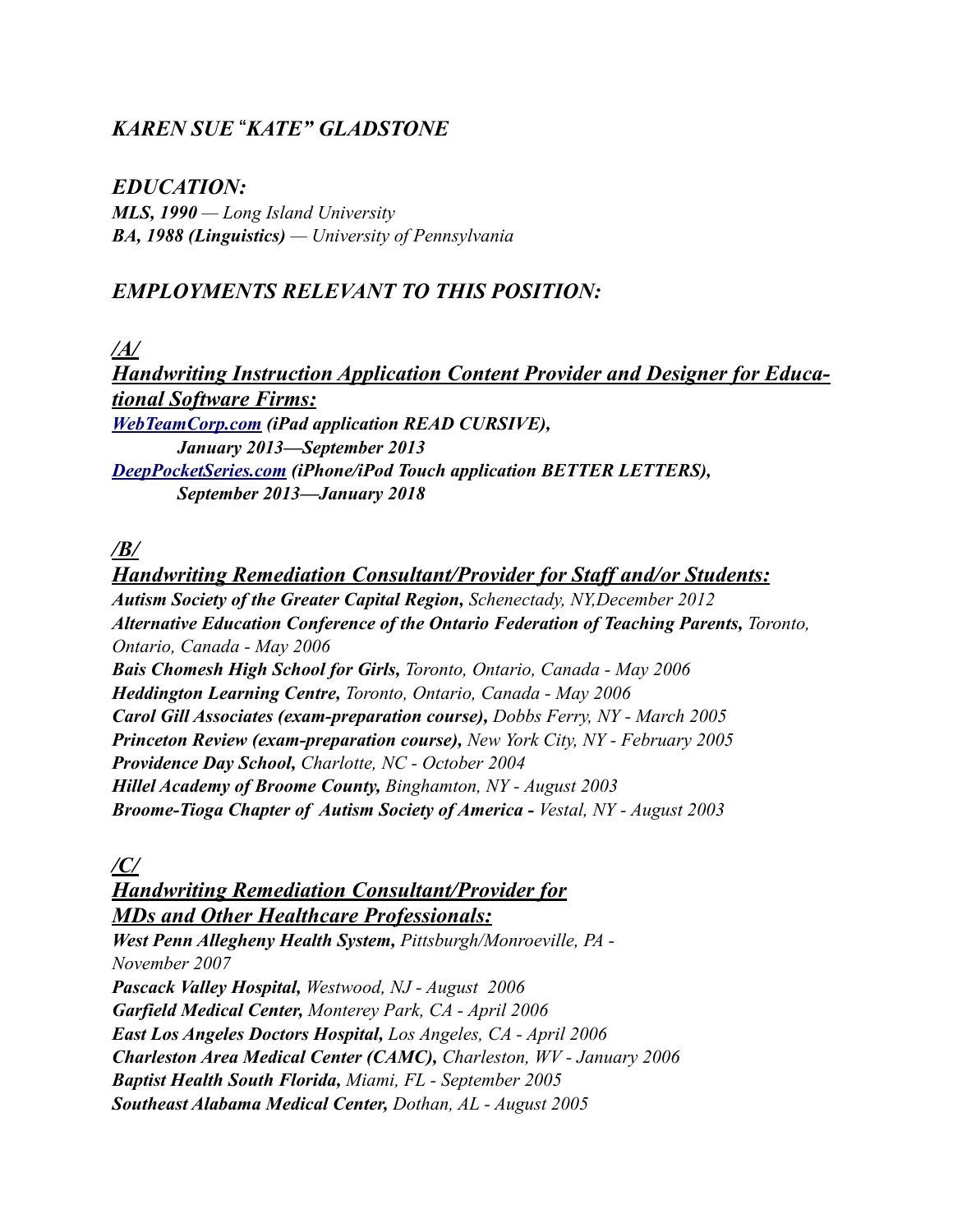*Florida Health Information Management Association (Annual Conference), Orlando, FL - July 2005 Delray Medical Center, Delray Beach, FL - June 2005, May 2003 Saints Memorial Medical Center, Lowell, MA - April 2005 Cherry Hospital, Goldsboro, NC - March 2005 Valley Baptist Medical Center (Internal Medicine Symposium), Harlingen, TX - November 2004 Franklin Medical Center, Greenfield, MA - December 2003 Columbia Memorial Hospital, Hudson, NY - November/December 2003, March-May 1996 Medical Education Speakers Network (MESN), Tustin, CA, June 2003 (During June 2003, I presented medical legibility workshops for MESN at Anaheim Medical Center, Anaheim, CA; San Gorgonio Memorial Hospital, Banning, CA; Garden Grove Medical Center, Garden Grove, CA; and Whittier Hospital, Whittier, CA.) Champlain Valley Physician's Hospital (CVPH) Medical Center Plattsburgh, NY - April 2003 St. Helena's Adventist Hospital, Deer Park, CA - October 2002 Glendale Adventist Medical Center/White Memorial Medical Center, Glendale, CA/Los Angeles, CA - February 2001 (Glendale and White) / March 2002 (Glendale) / May and June 2005 (Glendale) Lowell General Hospital, Lowell, Massachusetts - January 2002 Carle Clinic Foundation Hospital, Urbana, Illinois - August 2001*

#### *REPRESENTATIVE OTHER WORK:*

 *Guest Lecturer at NYU Steinhardt School of Culture, Education, and Human Developmentlectured to second-year graduate Occupational Therapy students on handwriting November 29, 2018*

 *Lectured on handwriting at continuing education program for Occupational Therapists in the New York City Department of Education sponsored by NYU January 24, 2019*

 *Creator (2016) of Perspective Pendants, a series of three-dimensional changing-display calligraphic monogram pendants, created from samples of my handwriting <http://www.tinyURL.com/ThePendant>*

 *Co-designer of the iPad application Read Cursive (2013, http://wwwWebTeamCorp.com)*   $-a$  suite of self-instructional tools and resources for "cracking the code" of cursive handwrit*ing in its various forms*

 *Presentation on handwriting issues and adaptive methods improvement: 2015 conference of OCALI (Ohio Center for Autism and Low-Incidence Disorders), November 2015, Columbus, Ohio*

 *Creator of Handwriting Repair Tips (2011) and Doctors*" *Handwriting Repair (2011) — selfinstructional presentations (in PowerPoint or PDF format) to facilitate maximally rapid and reliable acquisition of handwriting improvement by pre-teens, adolescents, and adults with or without disabilities.*

 *Open Forum guest presenter on process and results of handwriting improvement for poor writers — Association of Forensic Document Examiners (June 2004 Annual conference)*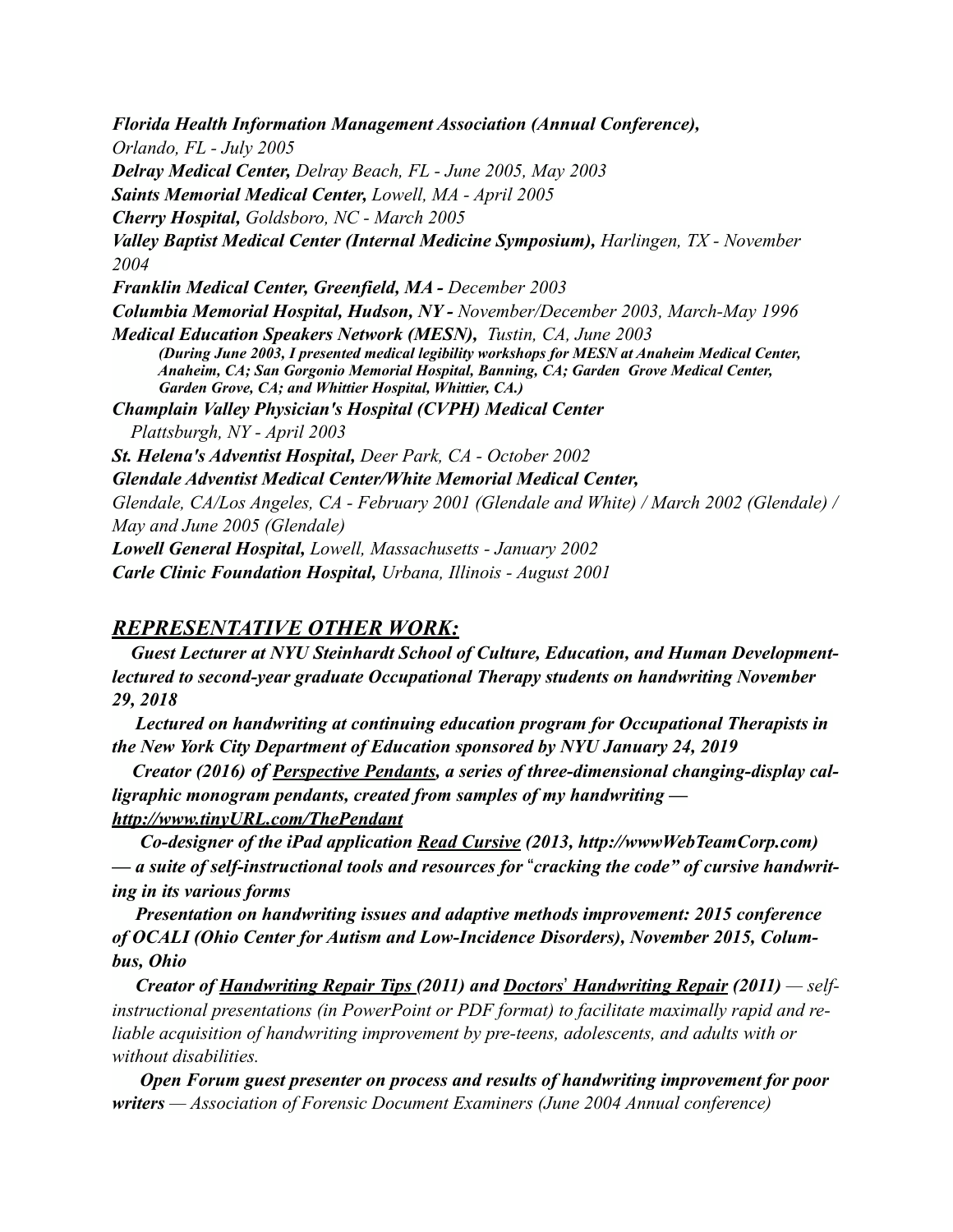*Designer of Stage-Write Handwriting Raised-Line Progressive Practice Paper* **— Therapro,** *Inc. (2002)*

*US Patent 5,018,208, "Input Device for Signature Verification," for an electronic signatureverification device to evaluate handwriting form, speed, and quality*

*I also spent a year honing high-schoolers' handwriting and literacy skills via a "Calligraphy Club" in a hard-bitten area of Brooklyn, NY (my home town).And, from 1995 through 2000,*

 *I conducted long-term by-mail handwriting-improvement programs for young men in a Missouri correctional institution (for which I received a 1995 Missouri Correctional Systems commendation).*

 *At times, I have taught a course on handwriting improvement for the Schenectady City School District Continuing Education Program.*

# *MEMBER OF:*

- *• [the Autism Society of America \(member of the ASA's Committee of Spectrum Advisors\)](http://www.apple.com)*
- *• [the Homeschool Trade Association](https://hta13.wildapricot.org)*
- *• [the National \(UK\) Handwriting Association](http://nha-assoc.org.uk))*
- *• the SPED Homeschool Resources Clearinghouse for Special Education*

# *FOUNDING MEMBER OF:*

- *• [the Handwriting Collaborative](http://HandwritingCollaborative.org)*
- *• [Handwriting Doctor international remote learning partnership for handwriting I mprove](http://HandwritingDoctor.com)[ment](http://HandwritingDoctor.com)*

# *RECOGNITION:*

*WebTeam Corporation "Innovation for Autism" Award, January 2014 Who's Who in America, 2011 edition*

# *REPRESENTATIVE PUBLICATIONS:*

- *Handwriting Instruction Series [in press] to be published 2024 by [National Autism Re](http://NationalAutismResources.com)[sources](http://NationalAutismResources.com)*
- *• Read Cursive Fast [138 pages] published 2021 by [National Autism Resources](http://NationalAutismResources.com) and endorsed by the American Dyslexia Association, SPED Homeschool, and*
- *• "When Readers Can't Read Cursive" published 2021 by [Red Apple Reading](http://readapplereading.com) at https:// www.redapplereading.com/blog/2021/02/when-readers-cant-read-cursive/*
- *•* !*Teaching Handwriting to Your Child: What to Do When Your Kid Isn*"*t Being Taught to Write AT ALL*<sup>"</sup> — *in <u>The Pennant (Pen Collectors of America</u>) for Spring 2020, pp. 7-10; online at [https://pencollectorsofamerica.org/wp-content/uploads/2020/05/Gladstone](https://pencollectorsofamerica.org/wp-content/uploads/2020/05/GladstoneSpring2020Pennant.pdf)-[Spring2020Pennant.pdf](https://pencollectorsofamerica.org/wp-content/uploads/2020/05/GladstoneSpring2020Pennant.pdf)*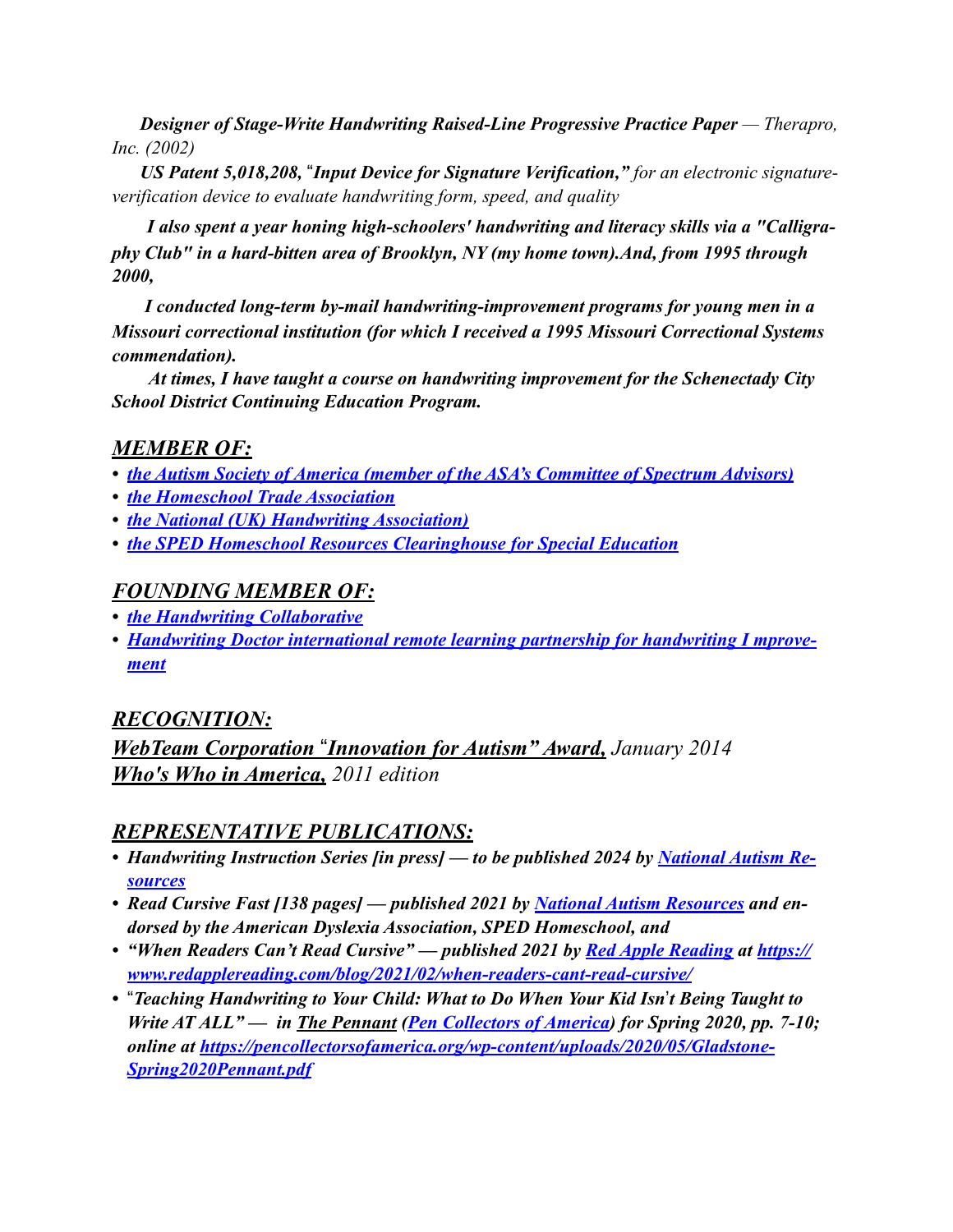- *"Handwriting: Still Here" in Primary First (the quarterly of the UK*"*s National Association for Primary Education) for Spring 2016, pp. 24-25.*
- !*Handwriting and the Autism Spectrum Notes from a Survivor" on the blog of National Autism Resources at [http://www.nationalautismresourcesblog.com/2015/03/20/handwrit](http://www.nationalautismresourcesblog.com/2015/03/20/handwriting-and-the-autism-spectrum-notes-from-a-survivor/)[ing-and-the-autism-spectrum-notes-from-a-survivor/](http://www.nationalautismresourcesblog.com/2015/03/20/handwriting-and-the-autism-spectrum-notes-from-a-survivor/) — March 2015*
- *•* !*Handwriting Matters: Does Cursive Matter?" guest contribution to learning resources blog of the Pyramid of Potential Learning Center at http://www.pyramidofpotential.com/app/ download/960151655/Handwriting+Matters.pdf — October 2014*
- *• "Is Cursive Dead? Room for Debate: Hwg Mayters, Cursive Doesn't" in the New York Times online edition for April 30, 2013: https://www.nytimes.com/roomfordebate/ 2013/04/30/should-schools-require-children-to-learn-cursive/handwriting-matters-cursivedoesnt*
- !*Who Will Teach Tomorrow's Handwriting Teachers?" in The Pennant (Pen Collectors of America), Winter 2009, p. 8*

• "Myths and Facts ... About Dysgraphia" (with Terrilyn Fox Quillen, RN, BS, MS) in Nurs*ing, May 2008, p. 26*

*•* !*Teaching Doctors to Write Legibly" in Writing Matters (journal of the Society for Italic Handwriting), Summer 2002*

*•* !*Handwriting Hints" in Handwriting Review (University of Reading, UK), 1995 annual*

### *WORK REPORTED IN:*

!*Read Cursive Fast: a DTK Dyslexia Tool Kit Review" in [The Dyslexia Tool Kit blog, February 2022](https://www.dyslexiakit.net/read-cursive-fast-a-dtk-book-review/)*

!*Book Review: Read Cursive Fast" in Writing Matters (quarterly of the Society for Italic Handwriting), Summer 2021, pages 29 and 30*

!*Book Review: Read Cursive Fast" in The Pennant (quarterly of the Pen Collectors of America), Spring 2021, page 6*

*"A+ for Autism: Kate Gladstone" in Newsletter of the Autism Society of the Greater Capital Region, October 12, 2012, page 1*

*Script and Scribble: the Rise and Fall of Handwriting (ch. 5, pp. 172-178) by Kitty Burns Florey. New York: Melville House, 2009. 190 pp.*

!*Computer Pushes Out Cursive Writing" in ABC News Technology & Science report, November 17, 2007: on-line at http://abcnews.go.com/Technology/CSM/story?id=3861304&page=1*

!*The End of Cursive?" in Christian Science Monitor, November 14, 2007 — pages 13 and 15: on-line at http:// www.csmonitor.com/2007/1114/p13s01-legn.html*

!*In Digital Age, More t*"*s are Crossed Poorly" in Boston Globe, May 6, 2007 – Section A, pages 1 and 30* !*Could You Read That?" in Medical Economics, April 6, 2007 – pages 68-70*

!*Time for Some Hand-Wringing Over Handwriting" in On Board (newsletter of the New York State Association of School Boards), July 31, 2006 – page 9*

!*Liability in Illegibility" in Florida Medical Business, June 27, 2006 – pages 1-2 and 12-13*

!*Death by Handwriting" in Trustee, October 5, 2005 – pages 29-32*

!*Why Crossing Your T*"*s Matters" in Chicago Tribune, August 9, 2005 - Technology Section, page 2*

!*Back to the Basics of a Legible Hand" in New York Times, January 19, 2005 - Section B, page 8*

!*In A Scribbler's World, The Fountain Pen's Flourish Gets Some Glory" in New York Times, July 26, 2004 - Section E, page 1*

!*The Write Stuff " in Hospital Doctor (UK), October 17, 2002 - page 36*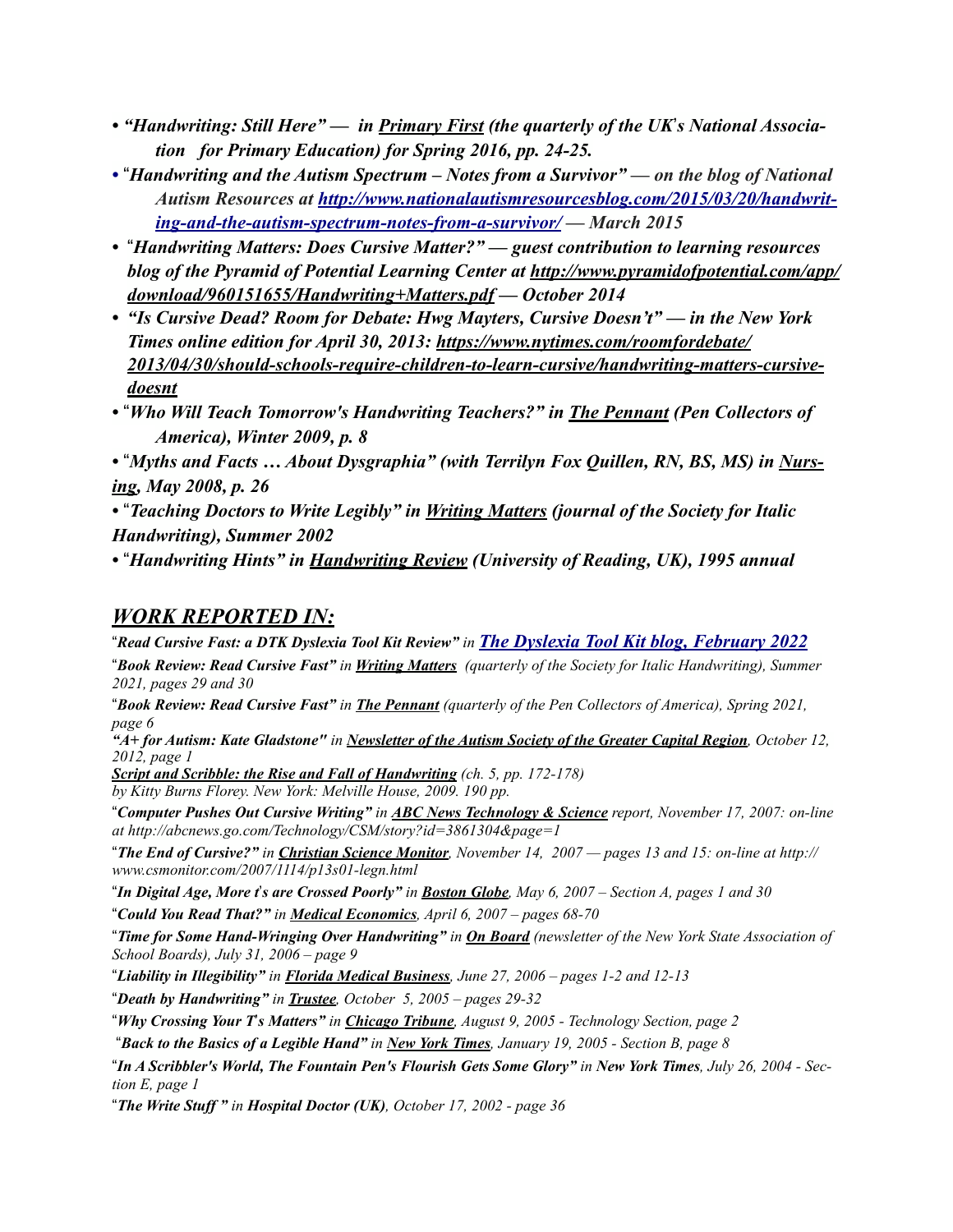*"Thou Shalt Write Legibly" in StudentBMJ (student publication of the British Medical Journal) with sidebar by Kate Gladstone, September 2003 pages 324 – 325*

!*Street Talk: A Slip of the Pen" in Albany (NY) Capital District Business Review, October 27, 1998 - page 1 and following*

!*Handwriting in the Computer Age" (Iowa Week special feature newscast) on WOI Radio (Ames, Iowa NPR affiliate) - October 26, 1997*

!*Poor Physician Penmanship" in JAMA (Chicago, IL), October 1, 1997 (PULSE section) - pp. 1116-111*

#### *REFERENCES:*

*Bonnie Arnwine, President National Autism Resources, Benicia, CA 94510 — 877 / 249-2393 Scott Badesch, President Emeritus Autism Society of America, Bethesda, MD 20814 — 800 / 328-8476 Damien Barchowsky, Manager Barchowsky Fluent Handwriting/Swansbury, Inc.,, Burbank, CA 91505 — 718 / 389-8342 Donna Beales, Continuing Medical Education Lowell General Hospital, Lowell, Massachusetts 01854 — 978 / 937-6000 Joel Benjamin — satisfied adult client, and father of two satisfied young clients Altamont, NY 12009 — 518 / 356-684 Joyce Benjamin — founder of AutismFYI Bowie, MD 20715 — 855 / 487-0777 Yehudis Bernstein, Speech and Language Therapist Bais Chomesh High School for Girls, Toronto, Ontario, Canada M6A 2C9 — 416/631-0585 Jeffrey Blomsted, Assistant Medical Director Franklin Medical Center, Greenfield, Massachusetts 01301 — 413 / 773-2214 Jan Boulerice, Continuing Medical Education CVPH Medical Center, Plattsburgh, NY 12901 — 518 / 561-2000 Rick Buck, Acting Medical Director Columbia Memorial Hospital, Hudson, New York 12534 — 518 / 828-7601 Cher Camacho, Family History Consultant Volunteer Experience Museum Programs, Papillion, NE 68046 — 402 / 593-9306 Harvey Castro, Director Deep Pocket Series Software, Argyle, TX 76226 — 940 / 783-7629 Maria Chevere, Director Medical Education Speakers Network, Tustin, CA 92780 — 714 / 505-4777 Sally Colletti, President Advocates for Autism (formerly Broome-Tioga Chapter, Autism Society of America), Vestal, NY 13850 — 607 / 754-9694 Peter Connolly, Head of Medicine Tewksbury Hospital, Tewksbury, MA 01876 — 978 / 502-0538 Karen Conrad, publisher & handwriting-items evaluator Therapro, Incorporated, Framingham, MA 01701 — 800 / 257-5376 Cheri Dotterer, dysgraphia consultant DysgraphiaConaultant.com, Harrisburg, PA 19526 — 610 / 914-9919 Jonathan Dubay, President Handwriting Success/Getty-Dubay Handwriting, Portland, OR 97229 Carol Gill, Founder Carol Gill Associates, Dobbs Ferry, NY 10522 — 914 / 693-8200 Carolyn Glavan, Executive Director, Florida Health Information Management Association Tampa, Florida 33625 — 813 / 792-9550 Temple Grandin, Founder, Future Horizons, Arlington, TX 76011 — 817 / 277-0727 Brigid Guertin, Executive Director Danbury Museum and Historical Society, Danbury, CT 06810 — 203 / 743-5200 Sue Hall, Director of Medical Staff Services, Southeast Alabama Medical Center Dothan, Alabama 36302 — 334 / 793-8705 Lucy Hernandez, Coordinator Valley Baptist Internal Medicine Symposium Valley Baptist Health System, Harlingen, Texas 78550 — 956 / 389-1100 Judy Howell, Continuing Medical Education Cherry Hospital, Goldsboro, NC 27530 — 919 / 731-3288 Barbara Huffman, Continuing Medical Education Carle Clinic Foundation Hospital, Urbana, IL 61802 — 217 / 326-2900 Chani Janowski, Head of General Studies Bais Chomesh High School for Girls, Toronto, Ontario, Canada M6A 2C9 — 416/631-0585*